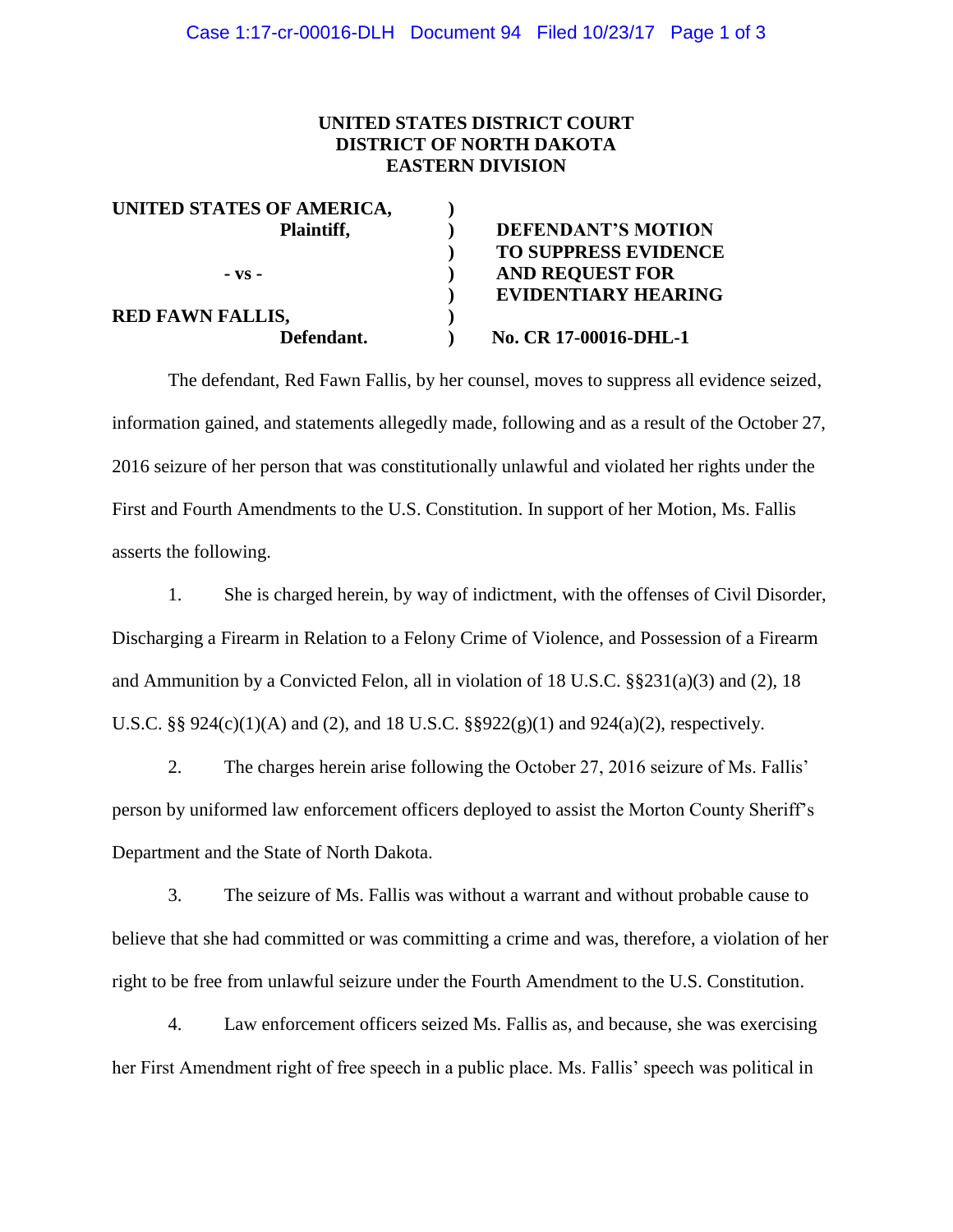## Case 1:17-cr-00016-DLH Document 94 Filed 10/23/17 Page 2 of 3

nature and was directed toward arresting law enforcement officers. By arresting her for exercising her right to that speech, officers violated her rights under the First Amendment to the U.S. Constitution, as well as her rights under the Fourth Amendment.

5. Following her unlawful seizure and her ensuing arrest, officers seized – allegedly from Ms. Fallis' person and property **–** certain items of evidentiary value and purported to gain certain information, including statements allegedly made by Ms. Fallis. The physical evidence, any statements, and any further information or evidence derivative of the unconstitutional seizure of Ms. Fallis' person, should be suppressed and excluded from evidence at trial of this case for the reasons set forth herein and in the accompanying Memorandum.

6. To the extent that the government disputes the material facts herein, or those set forth in the accompanying Memorandum in Support of Motion to Suppress Evidence, Ms. Fallis requests an evidentiary hearing.

WHEREFORE, Ms. Fallis respectfully requests that the Court suppress all evidence seized and information purportedly obtained as the result of the unconstitutional seizure of her person, and the arrest that followed, assign this matter for an evidentiary hearing and grant her such further relief as may be just and proper in the premises.

Respectfully Submitted,

BRUCE ELLISON Law Office of Bruce Ellison P.O. Box 2508 Rapid City, SD 57709 (605) 348-1117 belli4law@aol.com

MOLLY ARMOUR Law Office of Molly Armour 4050 N. Lincoln Avenue